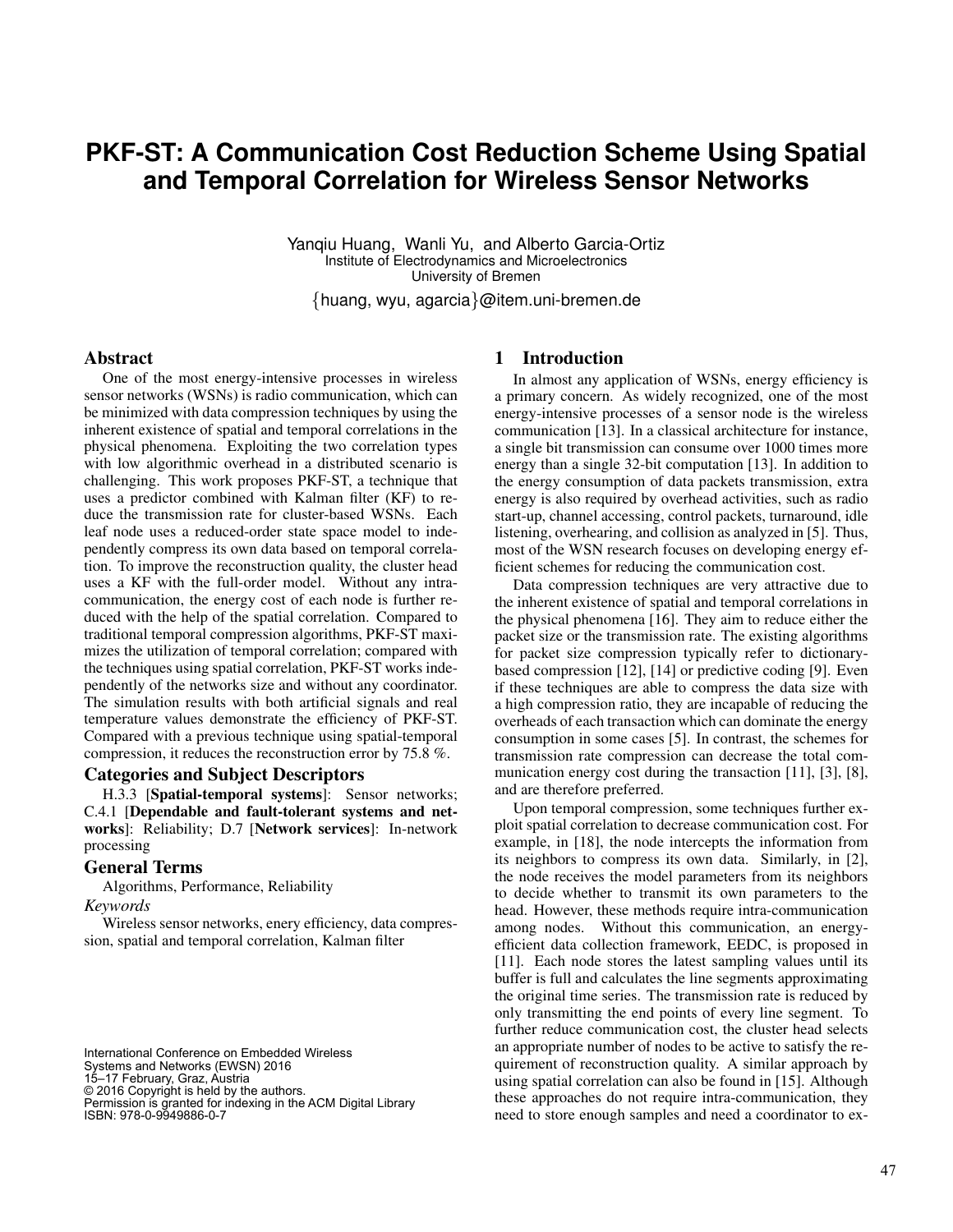ploit spatial correlation. Those processes are expensive. In contrast, a novel sensing theory, compressive sensing (CS) [1], achieves temporal and spatial compression without any intra-communication and additional coordinator. It promises a reconstruction of a sparse signal by using a sampling rate significantly below the Nyquist rate. The sparser the signal is, the less sampling rate CS requires. However, the density of the network and the data points that it randomly selects in temporal and spatial domain affect the quality of the reconstructed signals.

Because of the manageable complexity and low memory requirement, the Kalman filter (KF) has been widely used in WSNs (in applications, e.g., target tracking, outlier detection, data fusion, etc); it makes KF an ideal candidate for a hardware accelerator and encourages its use for data compression as well. A recent approach [4] based on KF selects the transmission points employing an error bound in the time domain instead of random sampling. The technique, called PKF (predictor combined with Kalman filter), provides an energy efficient communication cost reduction scheme for cluster-based WSNs. However, it does not take full advantage of the spatial correlation.

This work, called PKF-ST, improves the original PKF scheme, by efficiently utilizing the spatial temporal correlation among nodes and provides two major innovations:

- In contrast to existing techniques, it maximizes the utilization of temporal correlation by transmitting the data-points violating the threshold in the time domain.
- It exploits the spatial correlation in the cluster head (instead of the leaf nodes) without any intracommunication, without any coordinator, and independent of the network size.

The rest of this paper is organized as follows. Section 2 introduces the PKF approach and presents the proposed PKF-ST scheme. Section 3 estimates the efficiency of PKF-ST by using both artificial and real signals. In Section 4, we conclude our work and present future research directions.

## 2 PKF-ST Approach based on Multivariate Temporal and Spatial Correlations

PKF-ST is based on PKF. In this section, we briefly review the PKF scheme and its underlying philosophy. The interested reader is referred to [4] and [6] for a more detailed explanation. Afterwards we improve it using multivariate temporal and spatial correlations.

#### 2.1 PKF Approach

PKF aims to reduce the communication cost between leaf node and cluster head for cluster-based WSNs. The main idea behind PKF is to suppress the transmission of a leaf node at a time step, if the cluster head is able to predict the current data with a tolerable error using the previously received data.

Fig. 1 depicts the block diagram of PKF. Each node is required to firstly execute a KF to filter the noise of the measurement,  $z(k)$ , and produce Kalman-optimal values,  $\hat{x}(k)$ . In order to reduce the communication energy cost, the cluster head uses a simple predictor,  $P_{kf}$ , to predict the Kalmanoptimal values,  $\tilde{x}(k)$ . To guarantee the prediction quality, the leaf node synchronously runs this predictor to follow the prediction of the cluster head and compare the forecast with its optimal value. If the prediction error,  $\varepsilon(k)$ , exceeds a given threshold,  $\tau$ , the current optimal value is transmitted to the cluster head. Note that this predictor is equivalent to a *k*-step ahead Kalman predictor.

The value of the threshold  $\tau$  provides a trade-off between communication energy cost and the reconstruction quality, which can be adapted to the requirement of a specific application. Observe that this scheme guarantees a maximumerror bound.

## 2.2 PKF-ST Approach

The spatial and temporal correlation between multi-nodes can be modeled as a multivariate state space. If the measurements of each node are correlated, a PKF approach using this multivariate model (full-order) produces better predictions than using a univaritate one. However, the approach would require each node to communicate with its neighbors or transmit more states than needed. This drastically reduces the energy savings. To avoid the intra-communication and extra transmission while keeping the advantages of PKF, we present our PKF-ST approach. The basic idea is: each node uses a reduced order model to execute the standard PKF approach; afterwards, a full order KF is executed in the cluster head by utilizing the spatial correlation to improve the prediction quality. Key for this idea to work is the precise analysis of the requirements for the full order KF which is executed in the cluster head.

To characterize the spatial and temporal correlation between *n* nodes, we model the dynamics of their processes using a multivariate stochastic full model  $m_f$  as follows:

$$
X(k) = FX(k-1) + BU(k) + W(k)
$$
  
\n
$$
Z(k) = HX(k) + V(k)
$$
 (1)

where  $X(k)$  and  $Z(k)$  are the real values and noisy observations of *n* nodes at time *k*, respectively. *F* is the full transition matrix, which represents the correlation structure among nodes; *B* is the control matrix and  $U(k)$  is the control input; *H* is a identity matrix;  $W(k)$  and  $V(k)$  are vectors of the process noise and measurement noise of each node.

Similar to PKF, the system parameters, e.g., *F*, *B* and *H*, in PKF-ST can be both time variant and invariant. For time invariant systems, these parameters can be found offline by analyzing the historical data as done in Section 3, while for time variant systems, they can be updated using offline or online methods, e.g., an approach in [17].

The maximal compression of a PKF-like approach can be achieved by considering one ideal element (i.e., an oracle), which knows all measurements from each node and uses a full-order model. Although this is unpractical, it is useful to characterize how close a real approach to the ideal case is. We call it **PKF-ideal**. Taking a cluster with three neighboring nodes,  $N_1$ ,  $N_2$  and  $N_3$ , and a cluster head for example. The oracle knows all data from these three nodes as shown in Fig. 2. It controls the transmission of each node by using PKF encoder and produces the optimal values  $\hat{X}(k)$ . For those elements whose predictions are not accurate, the corresponding elements in  $\hat{X}(k)$  are transmitted. For example,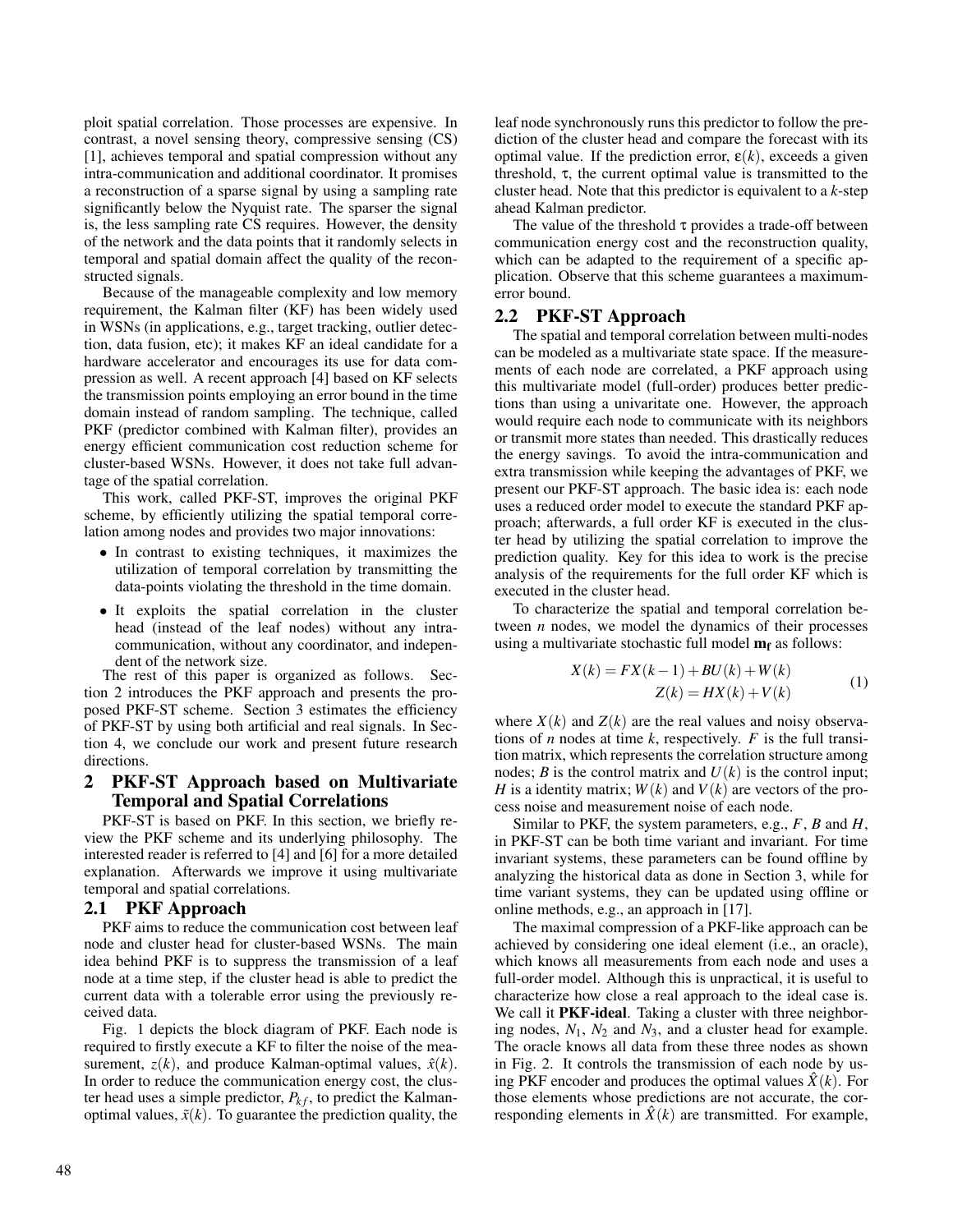

The diagram of PKF-en in slave node

The diagram of PKF-de in the cluster head



the prediction error of  $N_1$  exceeds the threshold at time  $k$ , the first element in vector  $\hat{X}(k)$  is transmitted. The cluster head predicts the multivariate optimal values and updates the predictions with the corresponding PKF decoder.



Figure 2: The architecture of PKF-ideal using spatial correlation in an oracle.

A direct implementation of PKF-ideal is too inefficient. Each node needs to either receive the measurements from its neighbors with more intra-communication cost or update the multivariate predictions using its own measurements with more inaccuracy. But in both cases, the node needs to transmit *n* variables if the prediction is inaccurate. To solve this problem, PKF can be executed independently using a reduced-order model. This scheme is called PKF-idp. The order of the model can be selected depending on the overhead of the communication. If the overhead is large, the transmission bits have less impact on the communication cost, then we can use a larger order model and vice versa.

For example, the reduced-order model of *N*1, denoted as  $m_r$ , is formulated as:

$$
x_1(k) = a_1x_1(k) + b_1U(k) + \bar{w}(k)
$$
  
\n
$$
z_1(k) = h_1x_1(k) + v_1(k)
$$
 (2)

where  $\bar{w}(k) \sim N(0, \bar{q})$ .

Each node uses  $m_r$  to execute PKF encoder independently. When the prediction of the cluster head using the corresponding PKF decoder is not accurate, the states with less variables are transmitted. PKF-idp avoids the transmission of all states while the prediction quality is decreased due to the unused spatial correlation.

Since the cluster head has all information of each node, it can utilize the spatial correlation to improve the quality of the reconstructions produced by PKF-idp. Then the computational complexity is shifted from the leaf node to the cluster head. Here we use a full-order KF as shown in Fig. 3. After using PKF-idp to produce the reconstructions of each node  $\bar{z}_i(k)$ , the KF treats these reconstructions as noisy measurements but with time variant noise  $\bar{R}_i(k)$  which is related to  $n_i$ , the number of step ahead that  $\bar{z}_i(k)$  comes from. This technique is called PKF-ST.



Figure 3: The architecture of PKF-ST using spatial correlation in cluster head without intra-communication.

More specifically, let us start the analysis after a transmission, so that  $\tilde{x}_i(0) = \hat{x}_i(0)$  and the prediction error is zero. The *k*-step ahead prediction,  $\tilde{x}_i(k) = a_i^k \hat{x}_i(0)$  evolves from the optimal value with a random error  $\varepsilon_i(k) = h_i \left[ \tilde{x}_i(k) - \hat{x}_i(k) \right],$ where  $\varepsilon_i(k)$  is distributed normally with zero mean and variance  $\sigma_k^2$ . If  $\bar{z}_i(k)$  is from *k*−step ahead, the error comparing with the real states,  $e_i(k) = \overline{z}_i(k) - h_i x_i(k)$ , can be approximated as a normal distribution with a time variant variance  $\bar{R}_i(k)$  in each step as analyzed in [6]. In a naive way, we can take all errors together to get a time invariant measurement noise  $\bar{R}_i$ . However, all errors together do not have Gaussian distribution. The data produced by KF using  $\bar{R}_i$ should be worse than using the time variant  $\overline{R}_i(k)$  for each time step. Thus, we use an indicator  $n_i$  to indicate which step ahead  $\bar{z}_i(k)$  comes from and adjust the corresponding variance  $\bar{R}_i(k)$  in KF. Then the full order KF becomes to be time variant with a variant  $\bar{R}_i(k)$  for each node at different time step. It produces the final reconstructions,  $\bar{z}_i(k)$ , using neighbors' information.

#### 3 Simulation results

In this section, we aim to estimate the efficiency of PKF-ST through the trade-off between transmission rate and re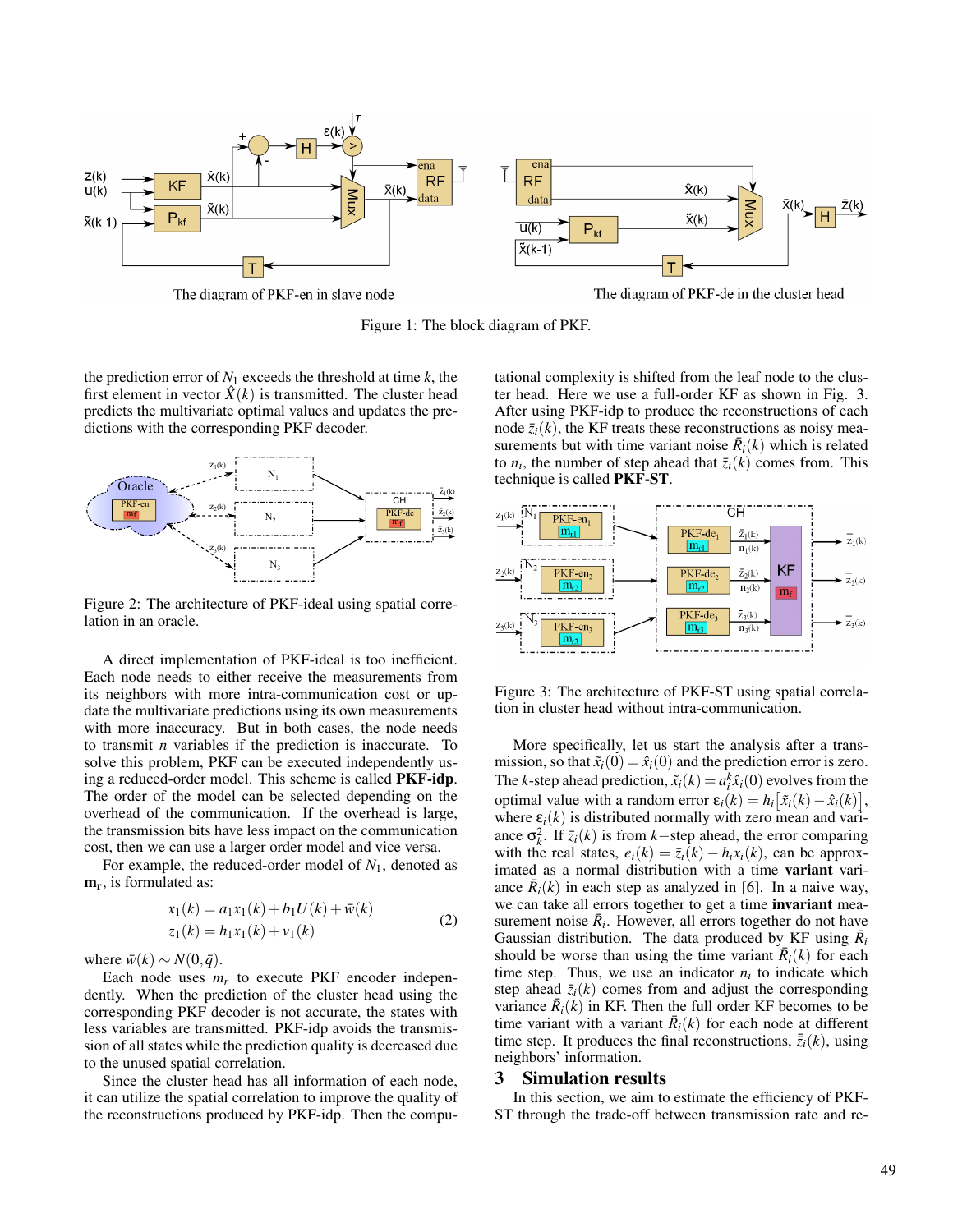construction accuracy. Since it is a model based approach, its performance is affected by the accuracy of the model. In order to avoid the estimation bias caused by the uncertainty of the system model, we firstly generate an artificial system. Then we use real temperatures to demonstrate that even if the model is not perfect, PKF-ST still works more efficiently than other techniques.

## 3.1 Artificial System

We construct a representative 3-variate system without control input and simulate it to generate  $2^{16}$  samples per

node. The transition matrix  $F = \begin{bmatrix} 0.02 \end{bmatrix}$  $\begin{bmatrix} 0.9 & 0.02 & 0.1 \end{bmatrix}$  $0.6$  $\begin{bmatrix} 0.1 & 0.4 & 0.4 \end{bmatrix}$  $0.4$  is con-

structed on the basis that  $N_1$  has strong temporal correlation and small spatial correlation with its two neighbors, while  $N_2$  and  $N_3$  are affected a lot by each other, especially  $N_3$ . Thus we cover those cases when only temporal correlation can be used, and those when both correlations can be used. The pseudo-random values of the noise are drawn from the standard normal distribution. The process noise of each node is independent with the same variance  $Q_i = 0.36$ , while the independent measurement noise have variances  $R_1 = 0.01$ ,  $R_2 = 0.04$  and  $R_3 = 0.09$ .

In order to apply PKF-ST, we calculate a reduced order model, *m<sup>r</sup>* , for each node. The parameter *a* of each system is the corresponding diagonal element of matrix *F*. The system noise  $\bar{q}$  is obtained by taking neighbors' information as unknown elements (noise). The example is selected to cover different possibilities for *a* which ranges from 0.4 to 0.9, and  $\bar{q}$  which ranges from 0.4 to 1.5.

Firstly we analyze the efficiency of PKF-ST in reducing the communication cost and improving prediction quality. As depicted in Fig. 4a, 4b and 4c, the covariance of reconstruction errors increases along with the transmission rate decreases. PKF-ideal compresses maximally the transmission rate under the same reconstruction quality constraints. The larger the spatial correlation is, the better performance PKFideal achieves. Due to model reduction, PKF-idp has larger reconstruction errors using the same transmission rate. Compared to PKF-ideal, the performance of PKF-idp decreases as the spatial correlation increases. There is no big difference between them in node 1 who has small correlation with its neighbors, while in node 2 and node 3, especially node 3, PKF-idp performs much worse.

In contrast, by using spatial correlation in the cluster head, PKF-ST improves the reconstruction quality of PKFidp without any intra-communication. The efficiency of PKF-ST lies between that of PKF-idp and PKF-ideal. For example, a maximum transmission rate in node 3 of 20% would allow a reconstruction error around 0.4*C* 2 for PKF-ST, while PFK-idp produces errors larger than 0.8*C* 2 . The best achievable reconstruction is around 0.2*C* 2 .

Next we analyze the impact of time variant KF on the quality of reconstructions. Firstly, we study the distribution of the errors. As an example, we consider node 2 when  $\tau = 0.4$ . The distribution of all errors,  $\bar{z}_2 - h_2 x_2$ , has a variance  $\bar{R}_2 = 0.0549$ . They are produced by 11 different steps ahead predictions. The noise from the first 2 steps ahead have the variance  $0.0386$  and  $0.0928$  respectively. Clearly the values are very different. Now we measure the improvements in reconstruction achieved when the differences in the variance are considered. Compared to the naive method that uses a time invariant variance,  $\bar{R}_2$ , our PKF-ST achieves better reconstruction quality as illustrated in Fig. 5a, 5b and 5c. The improvements increase as the spatial correlation increases. For example, a maximum transmission rate in node 3 of 20% would allow a reconstruction error around 0.4*C* 2 for PKF-ST, while the invariant approaches produces errors larger than  $0.7C^2$ , very close to the  $0.8C^2$  of PKF-idp. The results are reasonable: by using more information of the signal, more accurate data can be reconstructed.

#### 3.2 Real temperature values

In this study we use the temperature values from LUCE [7] to further illustrate the efficiency of PKF-ST and compare it with EEDC [10]. The data is collected by Shockfish TinyNode at intervals of 30 seconds across the EPFL campus. We use the data between 15:20, 2nd, November and 8:26, 3rd, November from node 3, node 5, node 44 and node 45 as our datasets since these traces have less packet loss and the measurements are more precise.

By using Matlab system identification toolbox to fit these 2103 measurements, we can find the system parameters of *mf* . The model is constructed on the basis that the matrix *H* is a  $4 \times 4$  identity matrix. The *a* matrix of the reduced order model, *m<sup>r</sup>* , of each node keeps the corresponding diagonal element of *F*; the system noise  $\bar{q}$  is obtained by taking neighbors' states as noise.

We take the optimal values generated by the KF using the full-order model  $m_f$  as the real system states, since the temperature values without noise are not available. Using this reference we analyze the trade-off between transmission rate and reconstruction error (see Fig. 6 and Fig. 7 for the different techniques). We use EEDC [10] as a reference: it provides good temporal compression; the spatial correlation method it uses is very common, selecting a node as a representative in one cluster.

The best reconstruction of EEDC [10] appears when only temporal correlation is used, it is that all the nodes transmit without using any representative. The results, reported in Fig.7 as EEDC-max, are very close to the PKF-ideal. However, after using spatial correlation that each node is uniformly selected as the representative node, EEDC produces significant errors (see line EEDC in Fig. 6). Compared with PKF-ST, it produces 75.8 % more error for node 1 when the transmission rate is 11.6 %. The situation is even worse for the remaining nodes. The covariances of EEDC are so large that they lie outside the range of the axis in Fig. 7.

Further on, the results obtained by PKF-idp, PKF-ST and PKF-ideal are consistent with the results using the artificial system. Taking node 2 in Fig. 7a for example, when PKF-ST and PKF-idp uses the same transmission rate 11.6 %, the variance of reconstruction errors of PKF-idp is reduced by 59.6 % by PKF-ST. In another word, under the same reconstruction quality (variance 0.009), PKF-ST further reduces the transmission rate of PKF-idp by 24 %.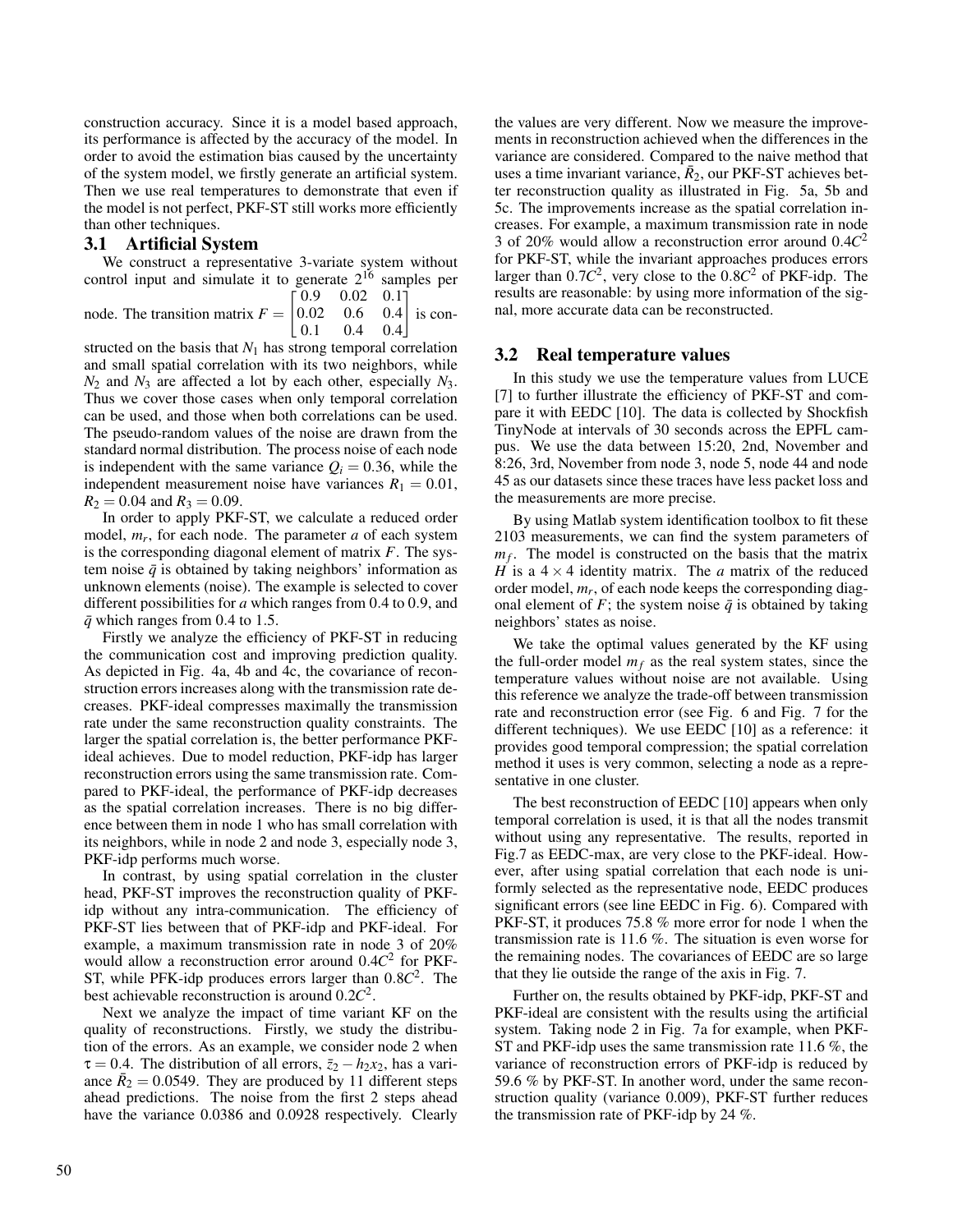

Figure 4: Performance comparison of PKF-idp, PKF-ST and PKF-ideal using an artificial system with three nodes.



Figure 5: The superiority of PKF-ST by using time variant variance.



Figure 6: Performance comparison of PKF-idp, PKF-ST, PKF-ideal, and EEDC using real temperature values from four nodes. Comparison for node 1.

## 4 Conclusion and Future Work

This work combines temporal and spatial correlation to reduce communication energy cost for wireless sensor networks. The technique, called PKF-ST, is simpler and more accurate than previous techniques. It reduces the transmission rate of each node using a reduced order model with a guaranteed reconstruction quality and low complexity. The leaf nodes operate independently and do not require a coordinator. By using neighbors' information, the accuracy is further improved in the cluster head without any extra communication. The precise analysis of the distribution of the errors makes the reconstructions be close to the ideal one.

In contrast to previous approaches, PKF-ST is not restricted to network size. For a small size network, it works efficiently as illustrated in the experimental results. For the networks with larger number of nodes, it can work by dividing them into small groups. Compared with EEDC for example, the reconstruction error is several times smaller for low-density networks.

The dynamic optimization of the threshold for each node is currently being investigated.